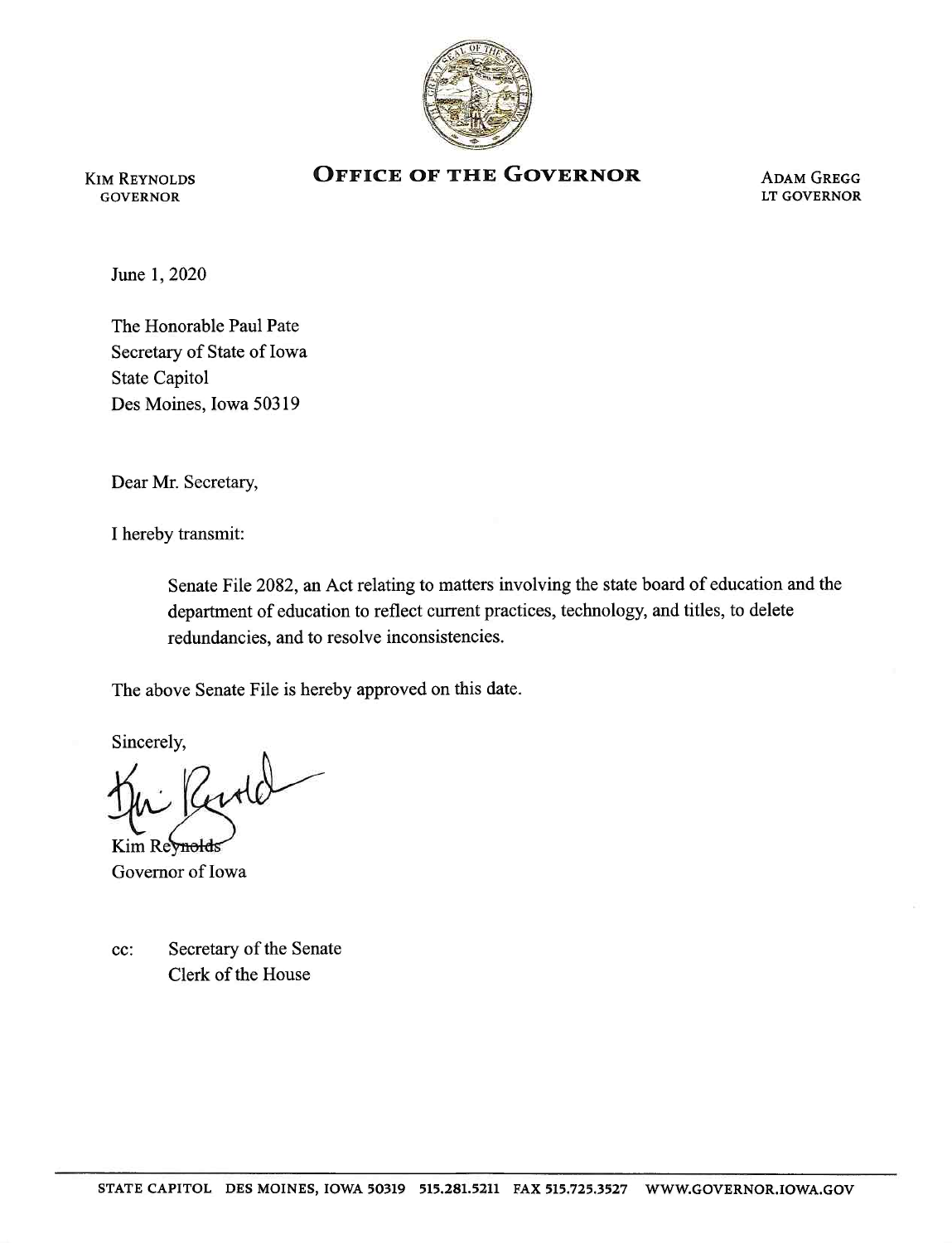

Senate File 2082

## AN ACT

RELATING TO MATTERS INVOLVING THE STATE BOARD OF EDUCATION AND THE DEPARTMENT OF EDUCATION TO REFLECT CURRENT PRACTICES, TECHNOLOGY, AND TITLES, TO DELETE REDUNDANCIES, AND TO RESOLVE INCONSISTENCIES.

BE IT ENACTED BY THE GENERAL ASSEMBLY OF THE STATE OF IOWA:

Section 1. Section 256.56, Code 2020, is amended to read as follows:

256.56 Electronic access to documents.

The state library shall work to develop a system of electronic access to documents maintained by the state library with a goal of providing electronic access to all such documents. The access shall be provided initially through the use of compact disc using a current, widely accepted and utilized technology. This section shall not prohibit the state librarian from considering other forms of electronic access if the use of such other access is shown to exceed the benefits of, and is more cost-effective than, the use of compact disc currently used technology.

Sec. 2. Section 256A.2, subsection 1, paragraphs a and f. Code 2020, are amended to read as follows:

a. The administrator of the division of child adult, children and family services of the department of human services or the administrator's designee.

 $f.$  The dean of the college of  $\frac{f.}{f.}$  and consumer human sciences at Iowa state university of science and technology or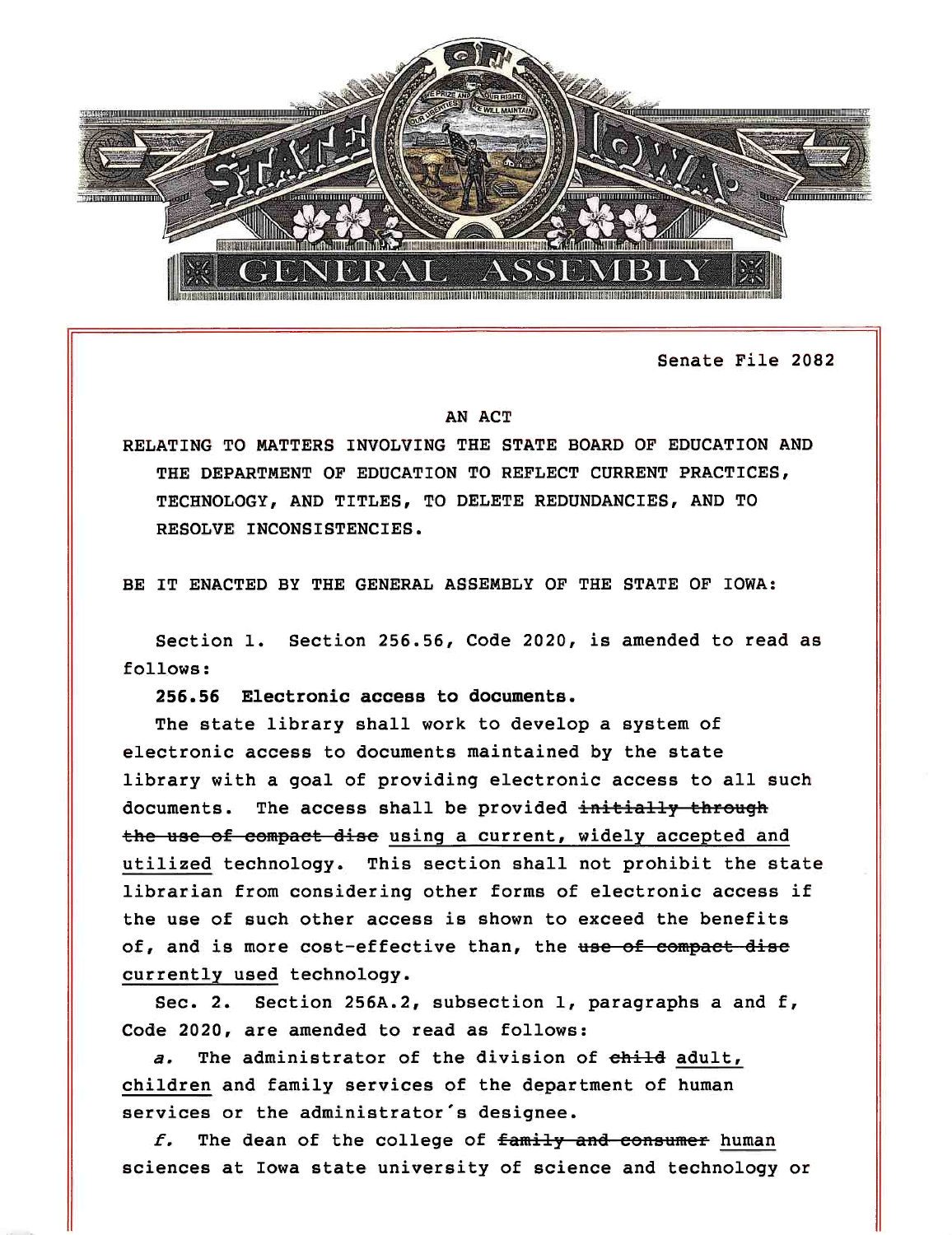the dean's designee.

Sec. 3. Section 257.6, subsection 1, paragraph a, subparagraph (3), Code 2020, is amended to read as follows:

(3) Shared-time and part-time pupils of school age enrolled in public schools within the district, irrespective of the districts in which the pupils reside, in the proportion that the time for which they are enrolled or receive instruction for the school year is to the time that full-time pupils carrying a normal course schedule, at the same grade level, in the same school district, for the same school year, are enrolled and receive instruction. Tuition charges to the parent or guardian of a shared-time or part-time nonresident pupil shall be reduced by the amount of any increased state aid received by the district by the counting of the pupil. This subparagraph applies to pupils enrolled in grades nine through twelve under section 299A.8 and to pupils from accredited nonpublic schools accessing classes or services on the accredited nonpublic school premises under section 256.12 or on the school district site, but excludes accredited nonpublic school pupils receiving classes or services funded entirely by federal grants or allocations.

Sec. 4. Section 279.42, Code 2020, is amended to read as follows:

279.42 Gifts to schools.

The board of directors of a school district that receives funds through a gift, devise, or bequest shall deposit the funds in a trust fund, permanent fund, or agency custodial fund and shall use the funds in accordance with the terms of the gift, devise, or bequest.

Sec. 5. Section 282.18, subsection 8, Code 2020, is amended to read as follows:

8. a. If a request filed under this section is for a child requiring special education under chapter 256B, the request to transfer to the other district shall only be granted if the following conditions are met:

(1) The receiving district maintains a special education instructional program which is appropriate to meet the child's educational needs and the enrollment of the child in the receiving district's program would not cause the size of the